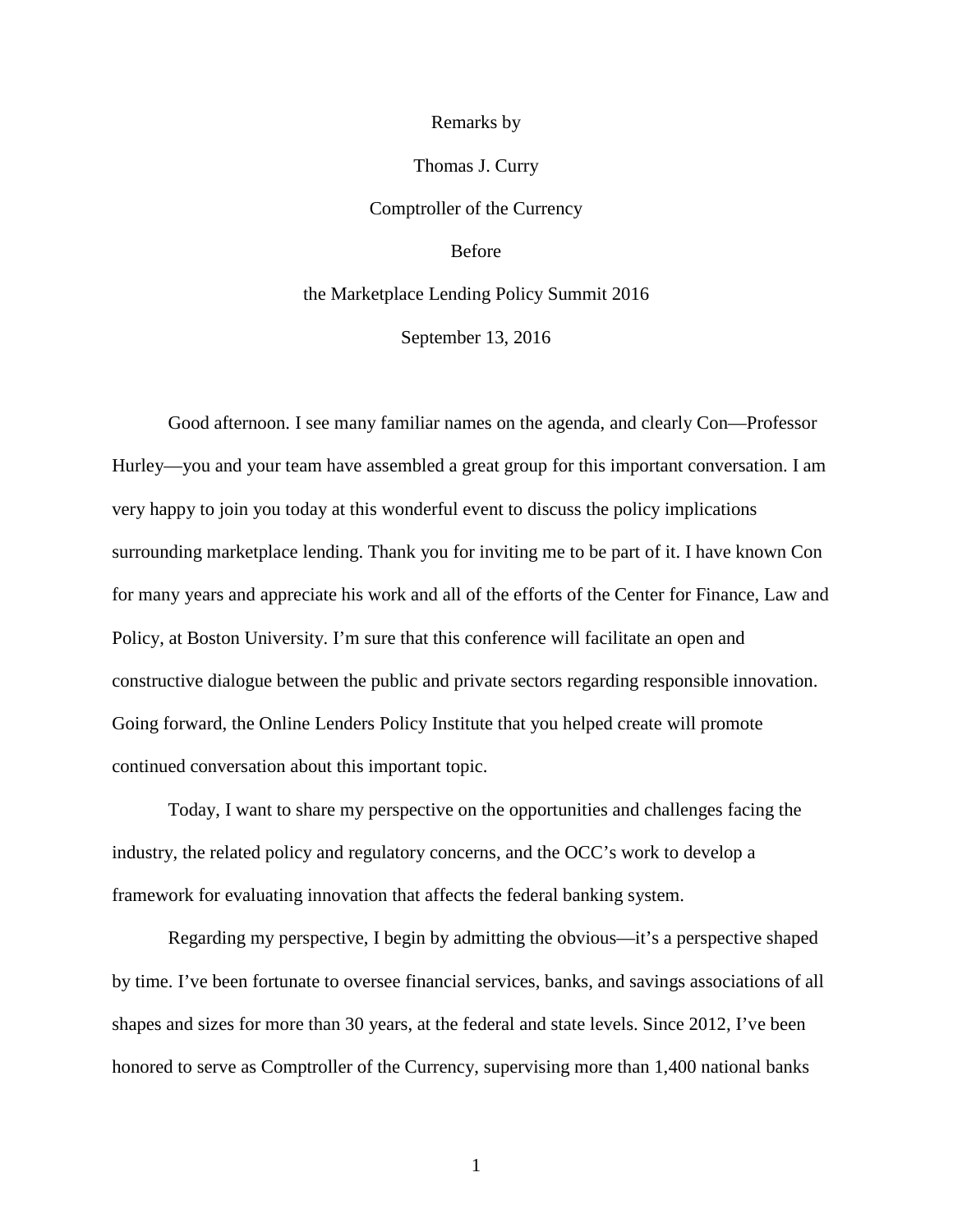and federal savings associations. That number includes the largest banks in the country as well as more than 1,200 community banks and thrifts meeting the financial services needs of customers, businesses, and communities across the country. All of that is just one way of saying, "I've been around," and a perspective tempered by time can be helpful when assessing the latest innovation, such as the developments in marketplace lending.

Marketplace lending may use new technology or techniques, but it's still about extending credit to borrowers—something that's been done for more than 3,000 years. Technology has been part of banking since the beginning. Let's not forget that the Sumerian's invention of coinage and cuneiform writing were revolutionary technological feats.

As entrepreneurs, you recognized an opportunity to deliver greater value by improving how credit is provided, making it faster, cheaper, and more convenient. As business people, you understand that how well you deliver on those attributes differentiates you from your competitors. You also see the potential public value of marketplace lending, as it allows lenders to use the speed and power of new technology and the greater availability of data to promote financial inclusion and satisfy needs that too often go unmet.

The rapid growth in marketplace lending over the past few years suggests that, as a group, you are on to something. By 2015, marketplace lenders in the United States had originated nearly \$29 billion in consumer loans, a nearly six-fold increase from less than \$5 billion in 20[1](#page-1-0)3.<sup>1</sup> While still a small portion of the \$3.6 trillion consumer lending market, the rapid growth suggests even greater opportunity for marketplace lending as technologies mature.

The surging demand for this type of service has gotten investors' attention. Whole loan sales to institutional investors have been increasing as a source of cost-effective funding, and

<span id="page-1-0"></span> <sup>1</sup> See the OCC's *Semiannual Risk Perspective*, Spring 2016, page 18 (http://www.occ.gov/publications/publicationsby-type/other-publications-reports/semiannual-risk-perspective/semiannual-risk-perspective-spring-2016.pdf).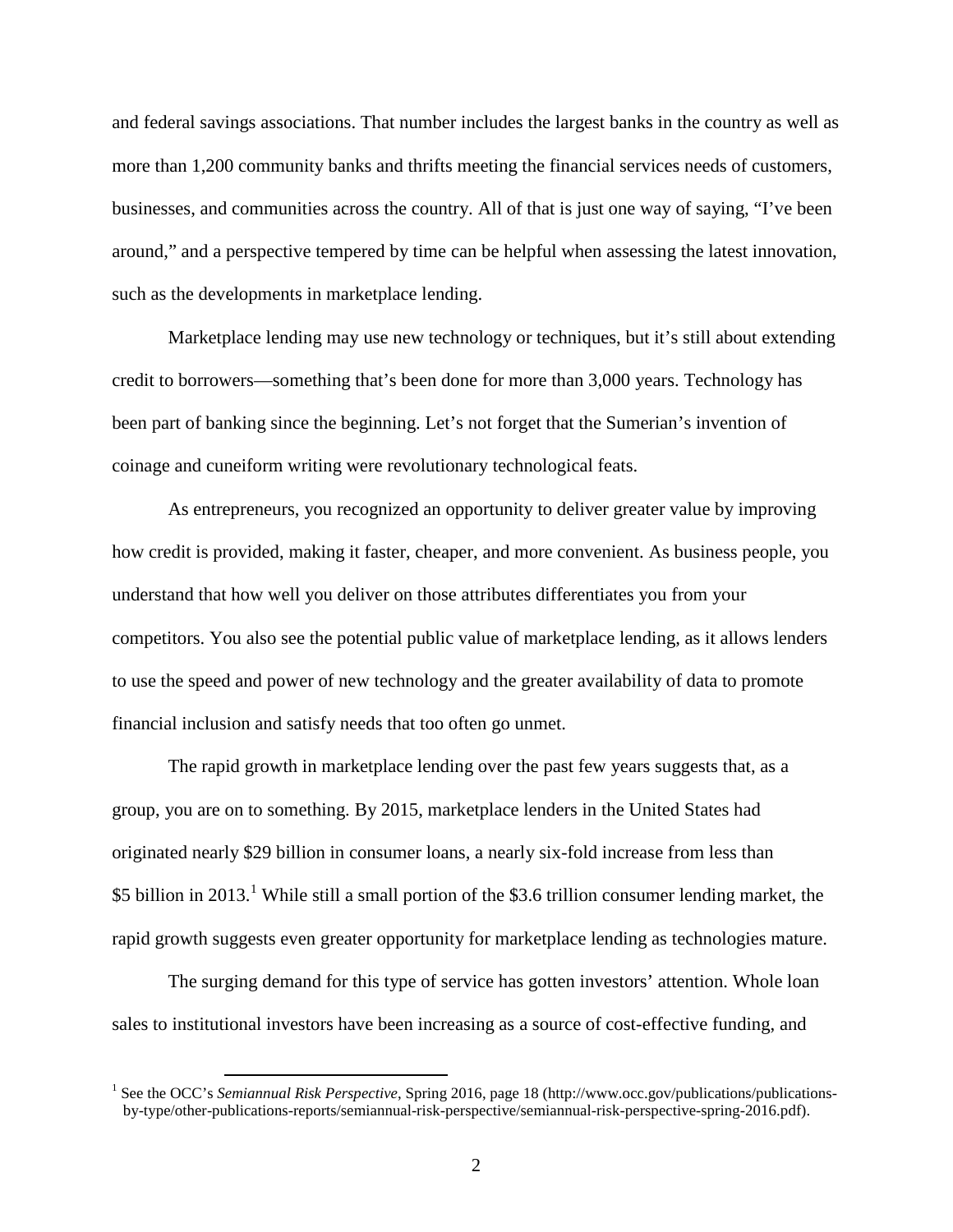asset-backed securities have provided an additional source of funding. In 2015, institutions originated about \$6.6 billion in securities backed by marketplace loans—that's three-fourths of the \$8.[2](#page-2-0) billion in such securities originated to date.<sup>2</sup> Maintaining strong, stable funding sources is critical to sustaining the sort of growth we've seen in marketplace lending.

However, the growth that we've witnessed has occurred under relatively positive conditions. The past few years have been marked by very low interest rates, declining unemployment, and strong overall credit conditions. New underwriting and business models used in the marketplace lending space have not gone through a complete credit cycle.<sup>[3](#page-2-1)</sup> A less favorable credit cycle will test this business in ways it hasn't yet experienced, and how sources of funding will hold up under stress remains to be seen.

Long-term performance is just one thing to watch. The expansion of marketplace lending raises four other important policy and regulatory questions.

First, do new techniques, technologies, and products raise concerns about compliance with *existing* laws and regulations? Let's take the example of the new algorithms for determining the creditworthiness of a consumer. While they have the potential to make credit available to more people who may not have otherwise qualified, do they raise issues of illegal bias? Does an underwriting model create a disparate impact on a particular protected class? New companies and companies deploying new technology should understand and ensure their products and services comply with existing laws, such as the Equal Credit Opportunity Act, that apply to all creditors—*even those that are not banks*. Lenders who operate without considering these questions may be accruing underappreciated financial risks and reputational liabilities.

<span id="page-2-0"></span><sup>&</sup>lt;sup>2</sup> See the OCC's *Semiannual Risk Perspective*, Spring 2016, page 19 (http://www.occ.gov/publications/publications-<br>by-type/other-publications-reports/semiannual-risk-perspective/semiannual-risk-perspective-spring-2016.pd

<span id="page-2-1"></span> $3$  See "Opportunities and Challenges in Online Marketplace Lending," May 10, 2016. (https://www.treasury.gov/connect/blog/Pages/Opportunities-and-Challenges-in-Online-Marketplace-Lending.aspx).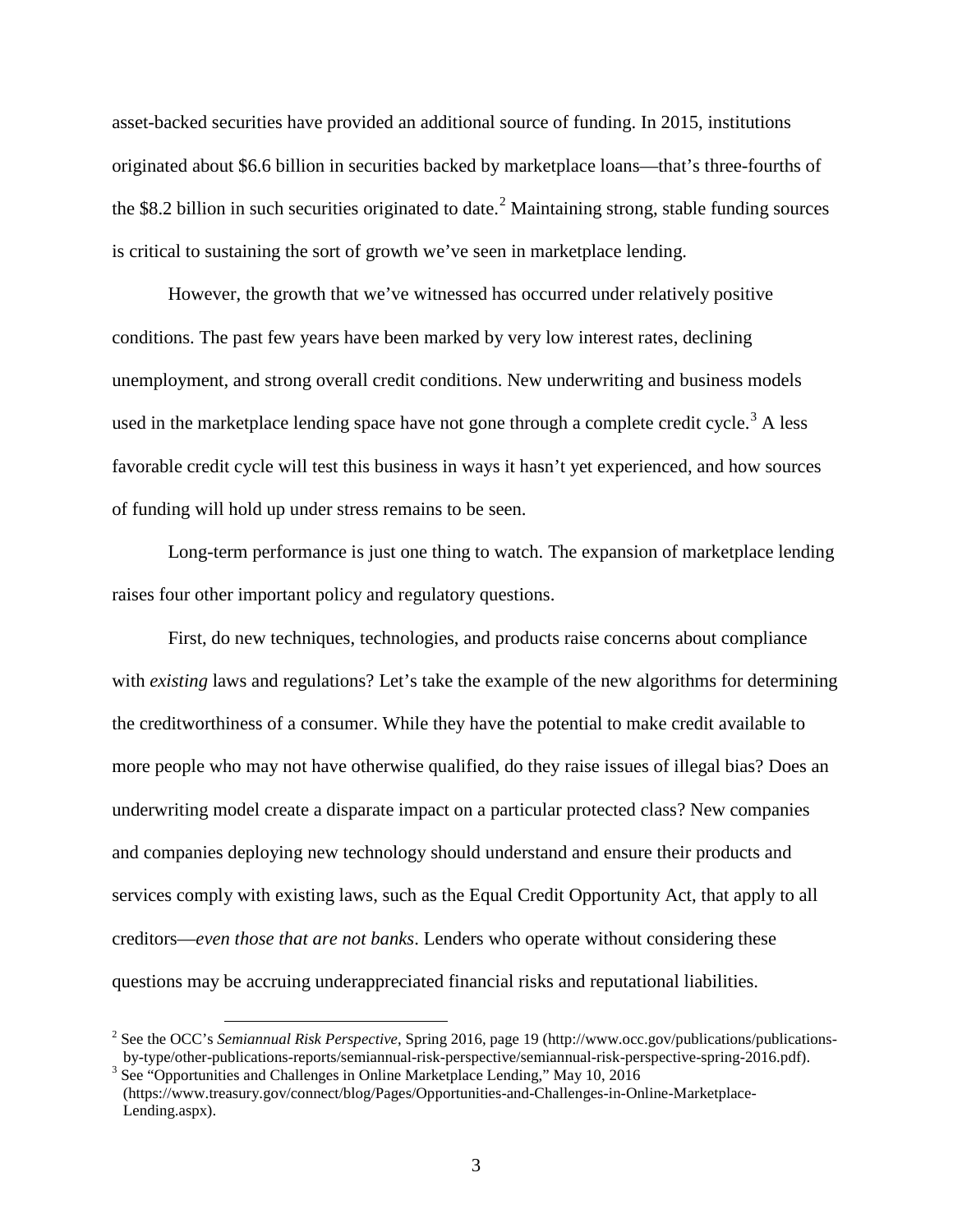Second, are *existing* laws and regulations adequate? I understand that earlier today, you heard from Congressman McHenry, who has been a real thought leader on these issues, about his views on the adequacy of the current statutory framework. Do our laws need to be amended radically? Do they need to extend consumer protections to new types of companies and innovative service delivery channels? We heard examples of this type of question during the OCC's Forum on Responsible Innovation in June. [4](#page-3-0) Bankers and community groups alike discussed the impact and value of the Community Reinvestment Act (CRA) in the context of fintech and marketplace lenders. But, the CRA applies only to insured depository institutions and evaluates activity through a geographic lens. Many attendees asked whether the CRA should apply to other types of lenders, and how the 40-year-old law could be adapted to incent the kind of community reinvestment needed—and in some places, is occurring—today. Some attendees also noted the need to take care not to weaken CRA and other consumer protection laws inadvertently in any effort to extend or modernize them.

Third, do innovative activities, products, or services present a need for entirely new regulation or law to protect the public's interest or prevent risk to the broader financial system? For example, does marketplace lending or other fintech innovations, such as digital currencies for example, present unique risks that require new guidelines to protect consumers or the federal banking system? Are existing rules and regulations robust enough to prevent the new technology from being abused in some manner to conduct illegal activities, cyber crime, or money laundering? These difficult questions require regulators to adopt a forward-looking perspective, and to engage developers of these new products, services, and processes as well as those customers and communities affected.

<span id="page-3-0"></span> <sup>4</sup> See http://www.occ.gov/topics/bank-operations/innovation/innovation-forum-videos.html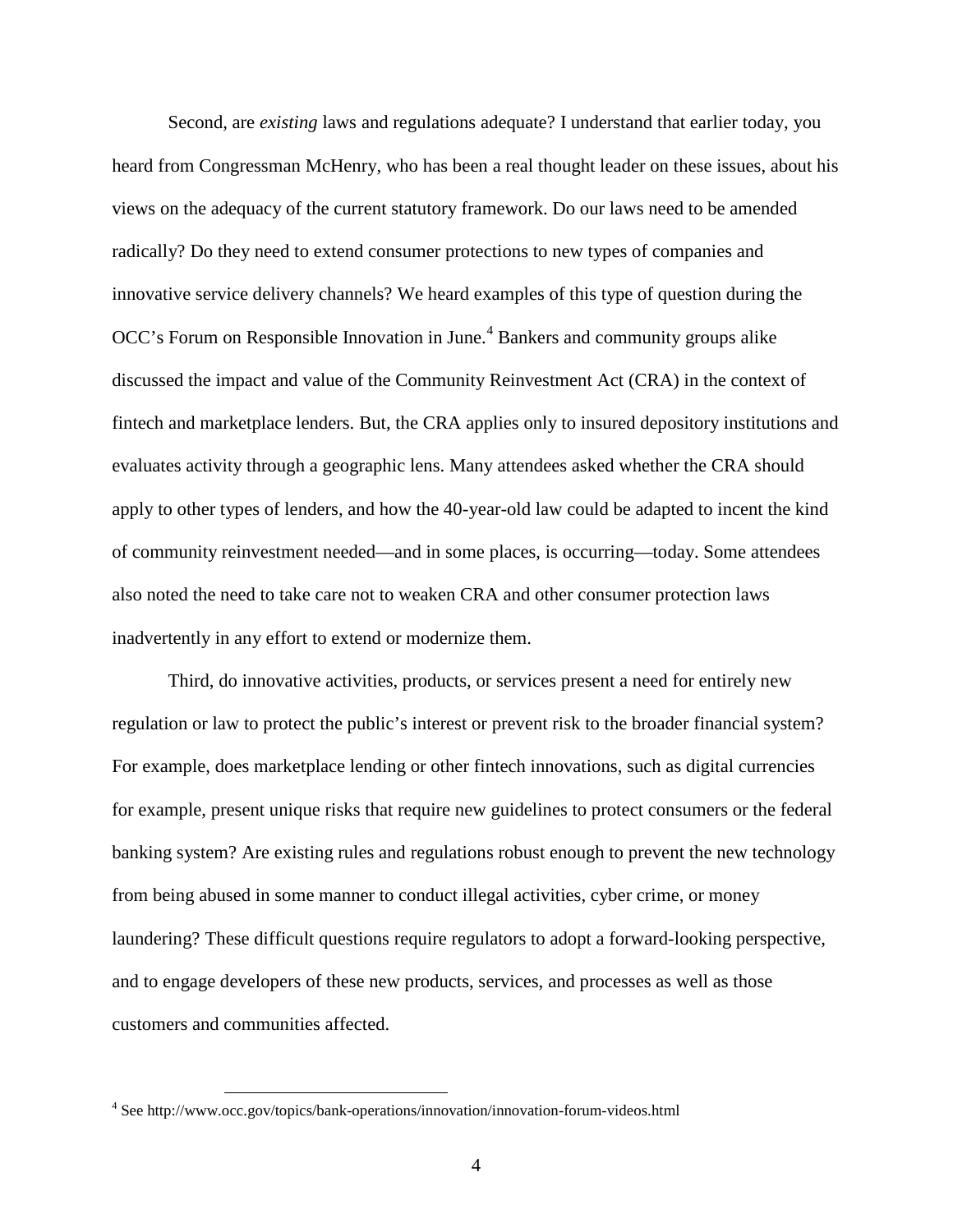The fourth type of policy question regarding innovation involves answering should innovation be regulated and, if so, "who" should be responsible for regulating an organization or activity. To some extent, the conversation about whether there should be a national substantive law or a federal license or charter for marketplace lenders and fintech firms is part of answering the question of "who" should regulate the activity. If a firm merited a federal bank charter, the question would be resolved as it would be squarely under the primary federal supervision of the OCC.

We have heard voices on both sides of whether to grant federal banking charters to fintechs. Some have suggested that federal charters could ensure that fintechs engaging in banking activity receive rigorous, bank-like federal regulation and ongoing supervision. This may also provide a more level playing field for financial services offered on a national scale. Others have suggested that federal charters could help fintechs better navigate the existing regulatory landscape by consolidating oversight, reducing licensing burden, and applying a single uniform set of rules.

On the other side, some have expressed concerns that, if granted a limited charter, companies might face lighter supervision or fewer consumer protections would apply. Others expressed concern that fintechs may seek federal charters to avoid consumer protections granted by state laws. The agency faced similar questions when it granted the first charter for Internetbased banks in the late  $1990s$ .<sup>[5](#page-4-0)</sup>

If we at the OCC do decide to grant limited-purpose charters in this area, the institutions who receive the charters will be held to the same strict standards of safety, soundness, and fairness that other federally chartered institutions must meet. At the OCC, we have increased our

<span id="page-4-0"></span> <sup>5</sup> For more on Internet banking, see http://www.occ.gov/topics/bank-operations/bit/opinions-andletters.html#internet.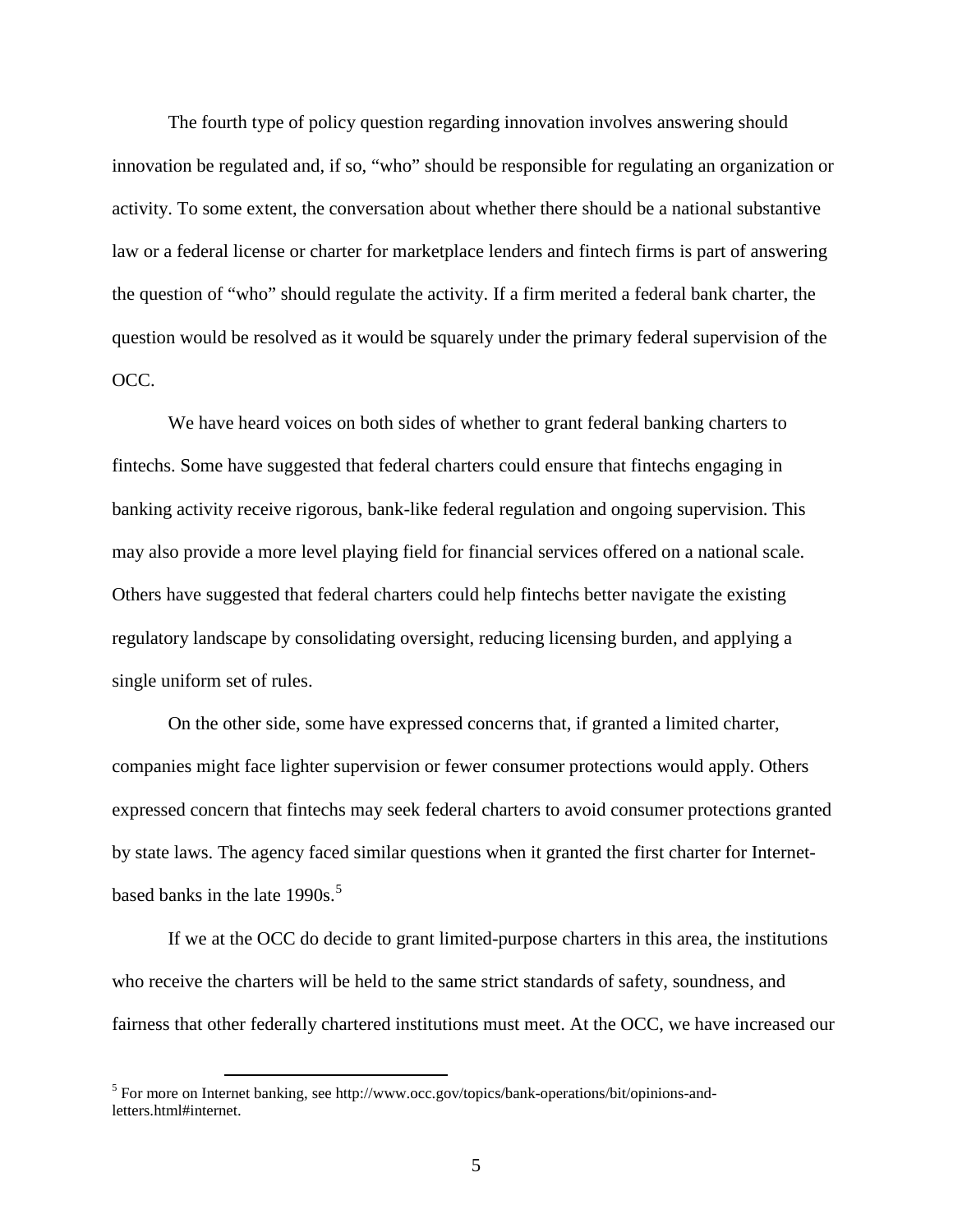focus on issues of compliance, and I personally have worked to raise the visibility of this important aspect of bank supervision, which is why we coined the phrase *responsible* innovation. As we work through these questions and think about what a federal banking system needs to be in five, 10, or 15 years; we need to ask whether there is a place within the federal system for financial companies that focus on certain aspects of banking services. If so, we need to have the regulatory framework and supervision structure in place to make sure that these companies operate in a safe and sound manner *and* comply with all applicable laws and regulation regardless of *who* the primary regulator is.

These four types of policy questions are among the many that our Innovation Framework Development Team is considering in their work to create a framework to enable the OCC to assess responsible innovation. We want a framework that encourages and promotes advances in products, services, and processes that serve consumers, communities, and businesses better and more fairly. That is a bank's public purpose, that's why national banks and federal thrifts exist.

That work is well underway, and we will complete that framework this fall. While it's premature to share details, it's useful to restate the principles guiding our efforts. Whatever the final form of that framework, it will be consistent with these eight principles.<sup>[6](#page-5-0)</sup>

One. The framework will support *responsible* innovation. By responsible, we mean the innovation meets the evolving needs of consumers, communities, and businesses in a manner consistent with safety and soundness and fair treatment of bank customers.

Two. The framework will foster a culture within the OCC that is receptive. We heard that we needed to temper the regulatory reflex to say "no" with a more open and thoughtful consideration of the *opportunities* as well as the risks.

<span id="page-5-0"></span> $6$  See http://www.occ.gov/topics/bank-operations/innovation/index-innovation.html.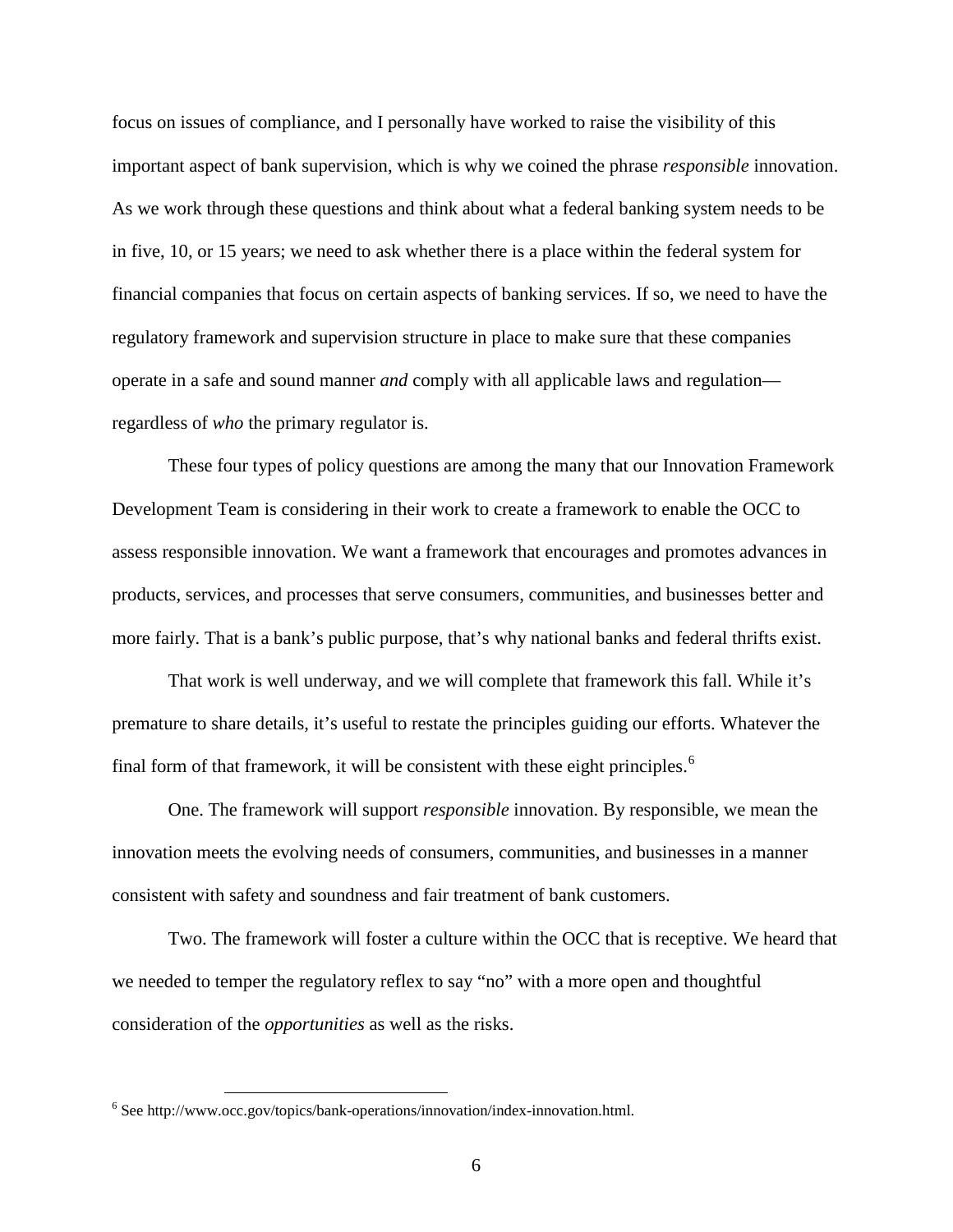Three. We have to ensure that the framework capitalizes on the deep expertise that OCC employees bring. We need to ensure that our supervision and the federal banking system benefit from that experience.

Four. Innovation can't be responsible if it abuses customers. Our framework must ensure fair access and treatment of customers of the federal banking system, and seek to expand access beyond existing customers. That's how we supervise *all* federally chartered banks and thrifts.

Five. Effective risk management and good corporate governance are fundamental for banks to develop new products, services, and processes successfully. They are also essential for fintechs seeking to deepen their relationships with regulated institutions.

Six. Our framework will encourage banks of all sizes to consider responsible innovation in their strategic planning. A bank's decision to offer an innovative service or begin a partnership should be consistent with the bank's long-term business plan rather than a snap decision to embrace the latest fad.

Seven. The framework will help us look ahead through ongoing dialogue with all of the stakeholders of the financial services community. Hearing regularly from banks, nonbanks, community groups, academia, consumers, and our employees makes the OCC a better regulator.

Eight. In applying the framework, we will collaborate with other regulators. We recognize that regulation is as interconnected as the financial industry itself, and discussing innovation with other regulators promotes a common understanding and consistent application of laws, regulations, and guidance.

These principles are not trivial. The positive reactions to our white paper that expressed these principles demonstrates that they have struck a chord that resonates across the industry.

7